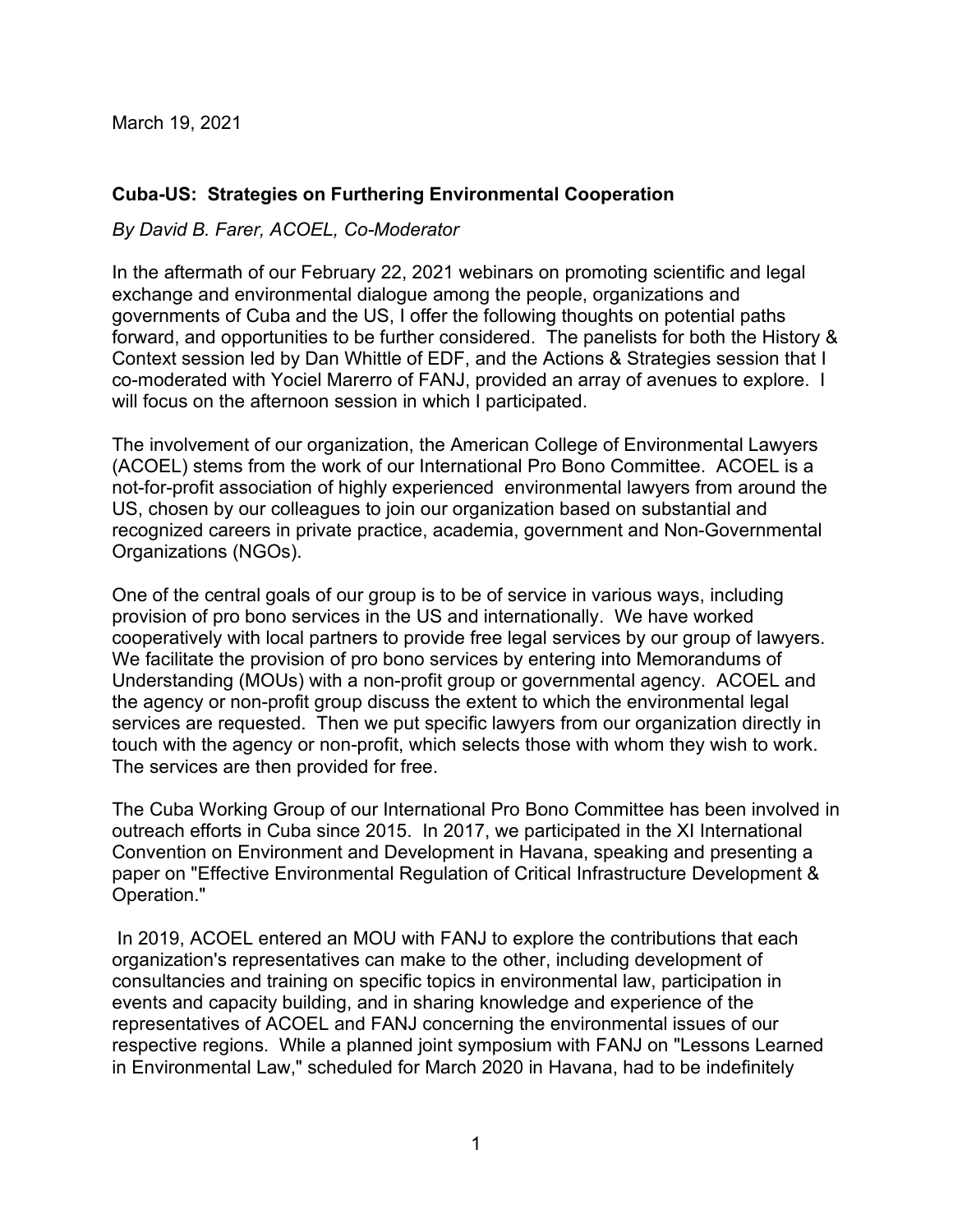postponed due to the Covid-19 disruptions, we have nonetheless continued to look for ways to work and collaborate together.

We are grateful to ACOEL's co-sponsors -- Columbia University, FANJ and EDF – that together we have been able to move forward here in strategizing on continued and expanded collaborations and engagement, building on the substantial history of interactions and activities to date pursuant to the twenty-three bi-lateral agreements entered by Cuba and the US from 2015 to 2017.

Here is a brief recap of particular ideas put forward by each of the panelists in the February 22 afternoon session on "Actions & Strategies," which struck me as particularly apt for further development:

• From Pam Giblin's session on "Climate change and its impact on agriculture": Collaborations on use of carbon sequestration methods and technology in agriculture to mitigate global warming. (In the morning session, Ms. Giblin also stressed the importance of coastal resilience being addressed collaboratively by Cuba and the US.)

• From Hope Bastian's session on "Anthropological perspectives on US-Cuban environmental collaborations": Engagement on common environmental dilemmas being faced by small scale fisheries, including overexploited stock and illegal capture, and on finding solutions in sustainable wild fisheries, sustainable aquaculture and protection of small scale fisheries.

• From Korey Silverman-Raoti's session on "Renewable energy opportunities in a highly distributed Cuban electric grid": Collaborations on developing and exploiting renewable energy options, considering joint ventures for projects such as solar power development, expediting installation of such projects, and finding solutions for investment obstacles.

• From Yordanka Castillo-Porras's session on "The benefit of executing an environmental memorandum while considering the policies of the United States and Cuba": Collaborations focusing on local governmental authority and community enforcement of environmental laws, including development of MOUs to strategize on Constitutional and other statutory sources of local governmental and community rights and enforcement powers.

• From Lee DeHihn's session on "Addressing environmental issues as an element of negotiations between Cuban and foreign companies concerning joint ventures in Cuba": Collaborations on use of existing Constitutional and other statutory law and concepts to assure that environmental considerations are a central and requisite element of such negotiations and formation of joint ventures; exploring methods aimed at assuring transparency and that there are considerations of impact to the local community.